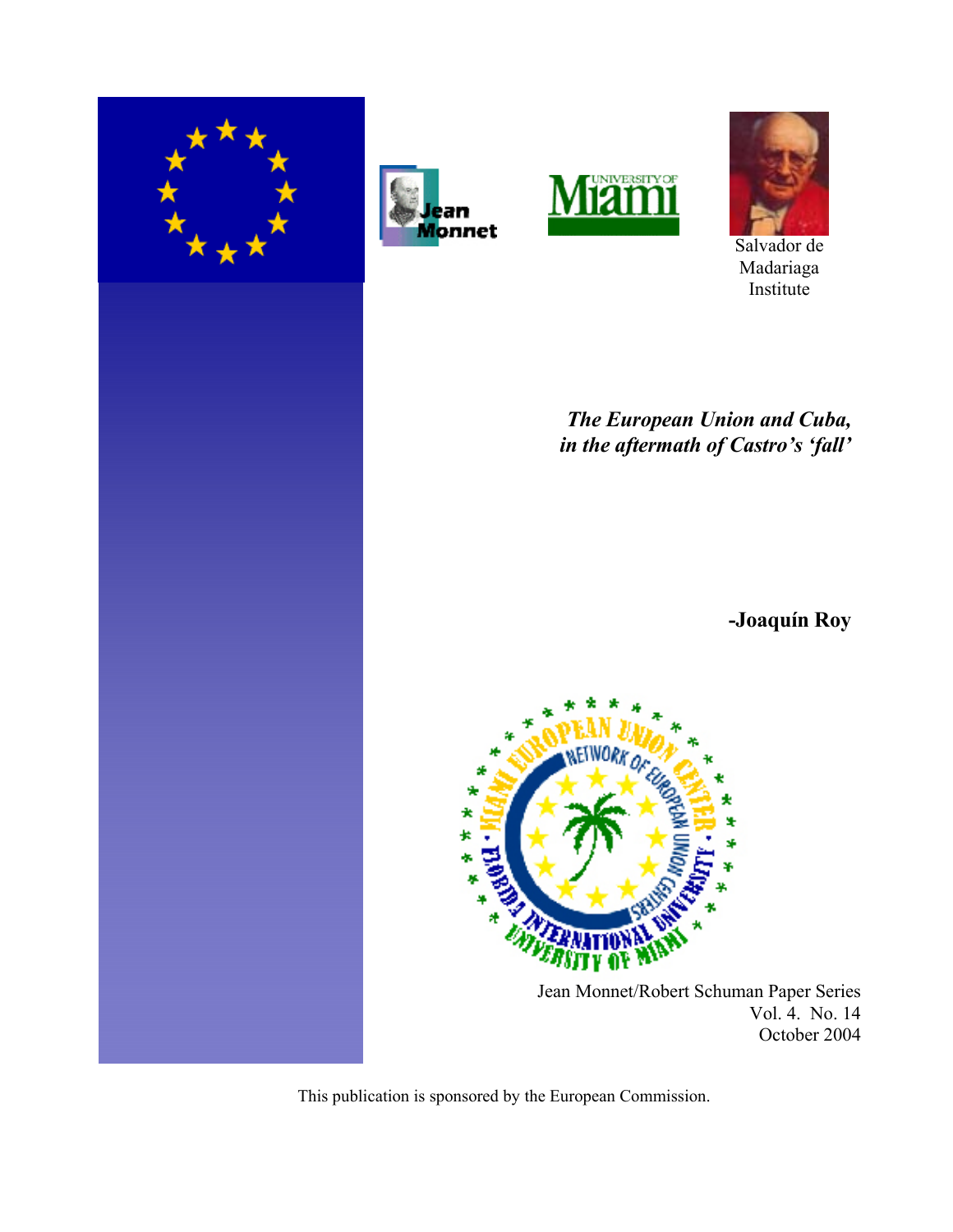#### **The Jean Monnet/Robert Schuman Paper Series**

The Jean Monnet/Robert Schuman Paper Series is produced by the Jean Monnet Chair of the University of Miami, in cooperation with the Miami European Union Center.

These monographic papers address issues relevant to the ongoing European Convention which will conclude in the Spring of 2003. The purpose of this Convention is to submit proposals for a new framework and process of restructuring the European Union. While the European Union has been successful in many areas of integration for over fifty years, the European Union must take more modern challenges and concerns into consideration in an effort to continue to meet its objectives at home and abroad. The main issues of this Convention are Europe's role in the international community, the concerns of the European citizens, and the impending enlargement process. In order for efficiency and progress to prevail, the institutions and decision-making processes must be revamped without jeopardizing the founding principles of this organization. During the Convention proceedings, the Jean Monnet/Robert Schuman Papers will attempt to provide not only concrete information on current Convention issues but also analyze various aspects of and actors involved in this unprecedented event.

The following is a list of tentative topics for this series:

- 1. The challenges of the Convention: the ability to govern a supranational Europe or the return to intergovernmental cooperation?
- 2. How will the member states figure in the framework of the Convention?
- 3. The necessity to maintain a community method in a wider Europe.
- 4. Is it possible for the member states to jeopardize the results of the Convention?
- 5. The member states against Europe: the pressures on and warnings to the Convention by the European capitals.
- 6. Is it possible that the Convention will be a failure? The effects on European integration.
- 7. Similarities and differences between the European Convention and the Philadelphia Convention of 1787.
- 8. The role of a politically and economically integrated Europe in the governance of the world.
- 9. How important is European integration to the United States today?
- 10. The failure of a necessary partnership? Do the United States and the European Union necessarily have to understand each other? Under what conditions?
- 11. Is it possible to conceive a strategic partnership between the United States, the European Union and Russia?
- 12. Russia: a member of the European Union? Who would be interested in this association?

| Miami European Union Center            | <b>Jean Monnet Chair Staff:</b>        |
|----------------------------------------|----------------------------------------|
| University of Miami                    | Joaquín Roy (Director)                 |
| 1000 Memorial Drive                    | Aimee Kanner (Editor)                  |
| 101 Ferré Building                     | Roberto Domínguez (Research Assistant) |
| Coral Gables, FL 33124-2231            | Nouray Ibryamova (Research Assistant)  |
| Phone: 305-284-3266; Fax: 305-284-4406 | Markus Thiel (Research Assistant)      |
| E-Mail: $jroy@miam.$ edu               | Wendy Grenade (Associate Editor)       |
| Web:www.miami.edu/eucenter             | Eloisa Vladescu (Editorial Assistant)  |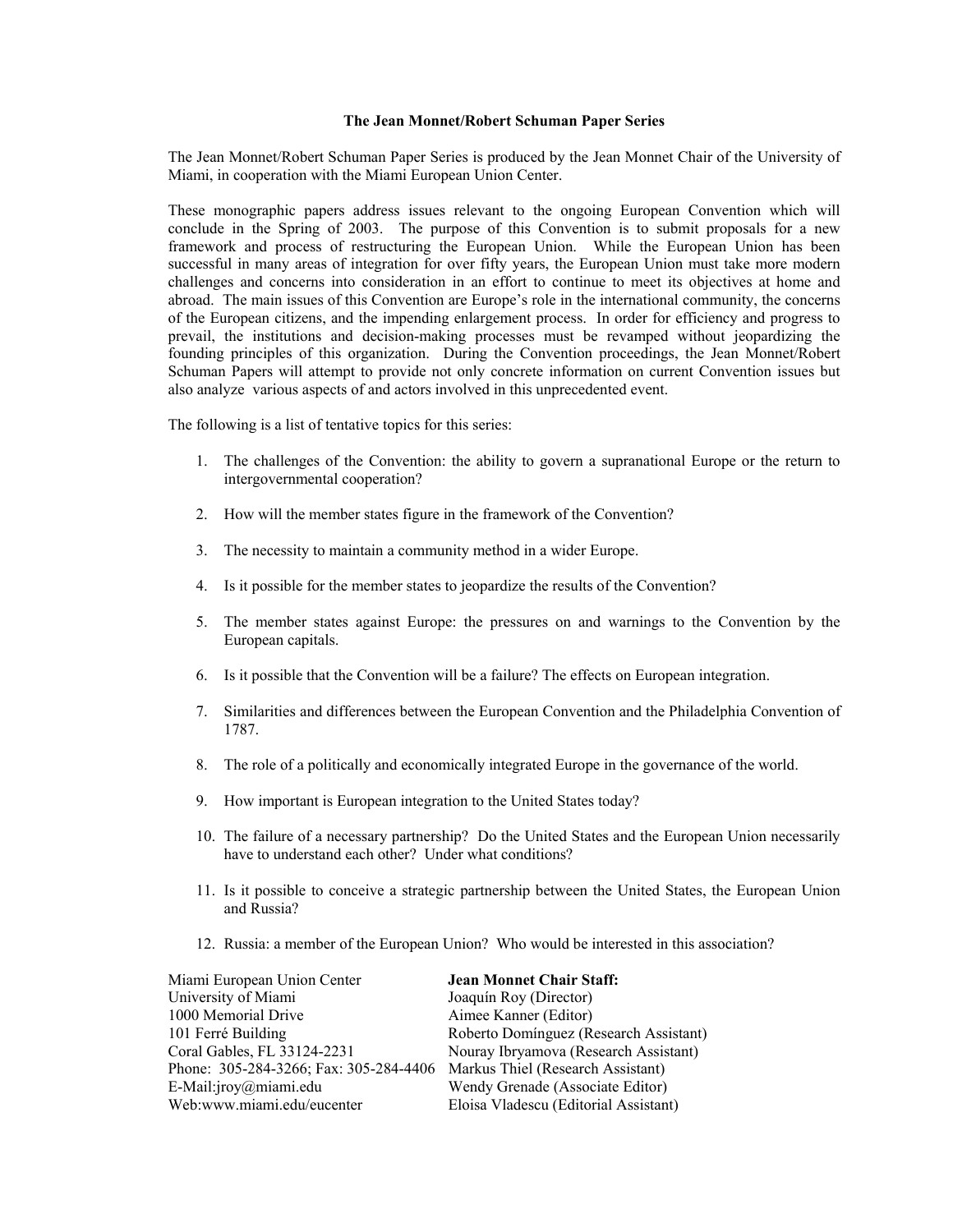# **The European Union and Cuba, in the aftermath of Castro's 'fall'**

**Joaquín Roy**<sup>∗</sup>

The Jean Monnet Chair University of Miami Miami, Florida October 2004

<sup>∗</sup>  **Joaquín Roy** (Lic. Law, University of Barcelona, 1966; Ph.D, Georgetown University, 1973), is Jean Monnet Professor of European Integration and Director of the European Union Center. (www.miami.edu/eucenter) of the University of Miami. He is the author of over 200 articles and reviews, 25 books, among them The Reconstruction of Central America: the Role of the European Community (North-South Center, 1991), The Ibero-American Space (U.Miami/University of Lleida, 1996), Cuba, the U.S. and the Helms-Burton Doctrine (University of Florida Press, 2000), Las relaciones exteriores de la Unión Europea (México: UNAM, 2001), and Retos de la integración regional: Europa y América (México: UNAM, 2002). His over 1,200 columns and essays have been appearing in newspapers and magazines in Spain, the United States and Latin America.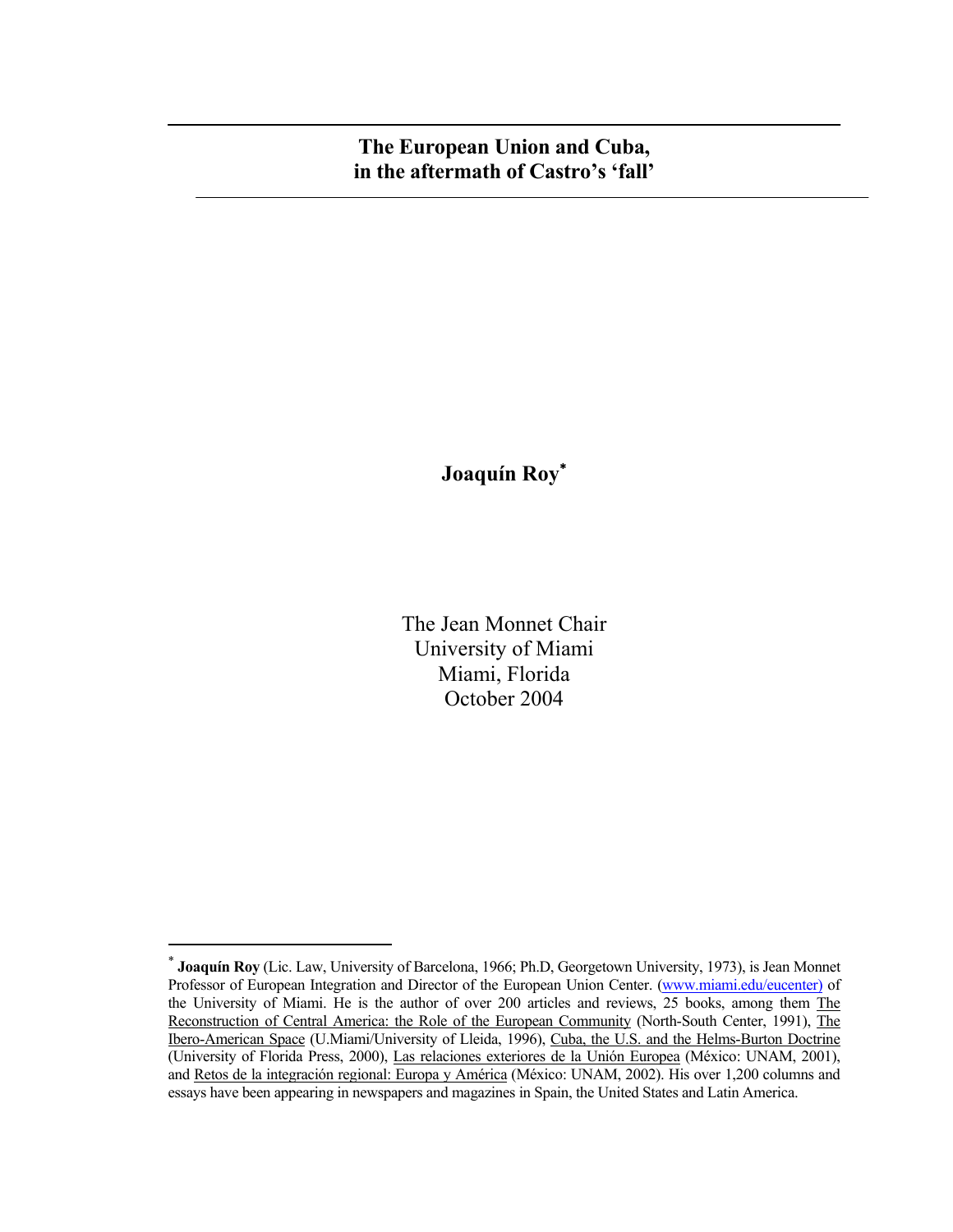# **Background**

1

The announcement made by the Spanish government in September of 2004 to sponsor a new approach of the European Union relations with Cuba raised certain expectations and skepticism from seasoned observers, as well as apprehension in circles close to the dissident movement. After much hesitation in correcting one of the most polemical measures taken by the EU on Cuba in recent years, the Spanish embassy decided to invite again the representatives of the Cuban dissident groups to the reception of the 12 of October. However, the highly political content of the speech given by the new Spanish ambassador, advancing that changes were in the making, produced a visible irritation in the dissident movement and the political opposition in Spain. This was apparently a preview of more conflicts to come, in view of the accidental arrival and expulsion of a Spanish member of Congress and director of international relations of the Partido Popular, in the company of two other Dutch deputies. The protest filed by the Netherlands government and the pressure created in the media made the prospects of a reformatted EU policy towards Cuba even more doubtful. Moreover, with the EU machinery barely recovered after this crisis, pondering about the alternatives, the accident suffered by Fidel Castro, with the potential of affecting his decision-making powers, has made the European future measures even more cautious. In any case, the recent and current state of affairs of EU-Cuba relations, with Spain at the center, is wider in scope and details, filled with complex dimensions and actors.

A year ago, Fidel Castro dramatically selected the commemoration of the  $50<sup>th</sup>$ anniversary of his failed attack against the Moncada Barracks in Santiago de Cuba on July 26, 1953, for his rejection of any kind of humanitarian assistance, economic

<sup>♣</sup> This paper is a follow-up commentary of an updated, shortened version of a paper presented at the Latin American Studies Association (LASA) meeting held in Las Vegas, Nevada, on October 6-9, 2004. This study reflects updated portions of three successive working papers: "The European Anchoring of Cuba: from Persuasion and Good Intentions to Contradiction and Frustration". Miami European Union Center/Jean Monnet Chair, Vol. 2, No. 6, May 2002.

<sup>(</sup>http://www.miami.edu/EUCenter/royworkingpaper\_cuba.pdf); "A Review of the European Perceptions of Cuba", Working Paper No. 12, February 2003, ( http://www.miami.edu/nsc/publications/pubs-WPpdf/12WP.pdf.),

 <sup>&</sup>quot;The European Perception of Cuba: from Frustration to Irritation", Miami European Union Center/Jean Monnet Chair, Vol 3, No 2, August 2003. (http://www.miami.edu/eucenter/royfinal.pdf). Documentary appendixes included in this version apply as a supplement to the present, shortened, and updated format. Research on recent developments has been partially facilitated by grants awarded by the European Commission. A considerable number of Latin American, Caribbean, and European government officials, and EU Commission, Council and Parliament staff members have contributed with details and comments. All of them have elected to remain anonymous. Aimee Kanner and Wendy Grenade have provided partial editing.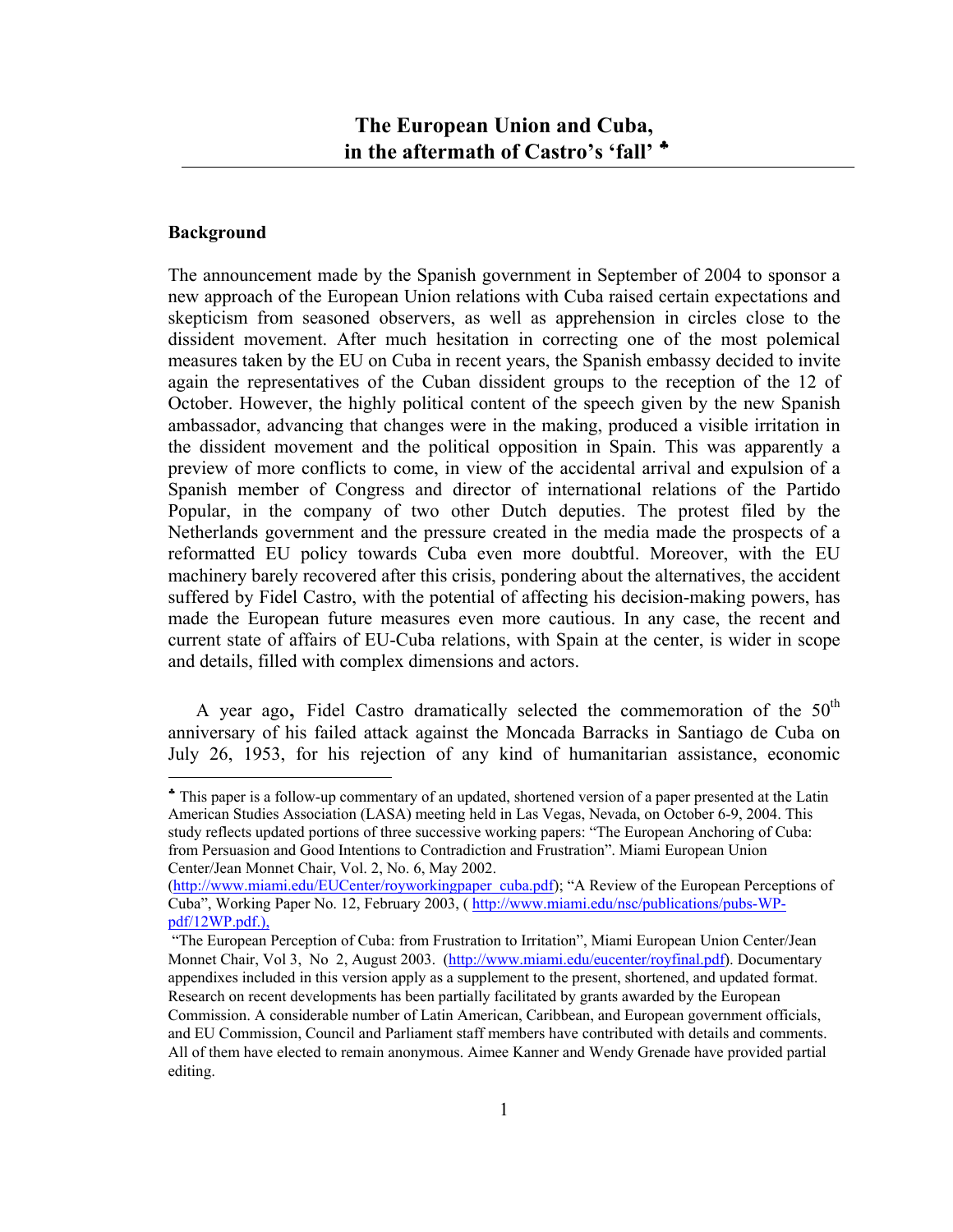cooperation, and political dialogue with the EU and its Member States, within the insertion in the benefits of the Africa, Pacific, Caribbean (ACP) group, through the Cotonou Agreement, successor of the Lomé Convention, signaling one of the lowest points in European-Cuban relations.<sup>1</sup> Just days before the anniversary of the prelude of the Cuban Revolution, the EU had issued a harsh criticism of the regime's latest policies and personal insults against some European leaders (notably, Spain's José María Aznar), in essence freezing all prospects of closer relations. Having survived the end of the Cold War and the perennial U.S. harassment, the Castro regime seemed to have lost its most precious alternative source of international political cooperation, if not economic support. Subtle signals of a rapprochement in 2004 as a result of the change of government in Spain after the March elections and a review of the EU collective attitude had not confirmed a substantial shift in either the European or the Cuban positions, leaving Cuba at the same apparent disadvantageous situation.

 This serious setback was the result of the harshness of the reprisals against a number of dissidents and the death sentences imposed on three hijackers of a ferry in April 2003. These developments pushed back a series of rapprochement measures maintained by the EU and most of its Member States with the expectation of contributing to facilitate the political transition. In spite of the fact that the Cuban government justified its actions in view of the perceived threat presented by the increased activity of the internal opposition and the backing provided by the U.S. government to the dissidents, the bluntness of the response (disproportionate imprisonment and summary executions by firing squad) was too much to swallow for Brussels.

 The measures taken by Cuba generated an unprecedented worldwide protest not limited to the usual conservative sectors in the United States and the Cuban exile community. Traditionally tamed governments in Europe made explicit complaints. Important individual backers of the Cuban regime abandoned their endorsement, changing it for a straight denunciation. In the wider EU context, once again (as it happened in 1996), a possible cooperative arrangement became doubtful.<sup>2</sup> After careful consideration, preluded by intended measures to be taken by several Member States, the institutional framework of the EU acted accordingly. The European Parliament passed a Resolution and the Council adopted conclusions condemning Cuba. The Commission announced on May 1, 2003, the freezing of the procedure to consider the admission of Cuba into ACP Cotonou Agreement.<sup>3</sup> In essence, this decision pushed back the EU-Cuba relationship to a low level similar to the

<sup>&</sup>lt;sup>1</sup> See his speech at Santiago de Cuba, on July 26, 2003, "Calumniar y sancionar a Cuba, además de injusto y cobarde, es ridículo," Granma, 27 julio 2003. www.granma.cubaweb.cu/2003/07/27/nacional/articulo24.html.

<sup>&</sup>lt;sup>2</sup> AFP, "Prisión a disidentes traba acuerdos con la Unión Europea," El Nuevo Herald, 1 abril 2003.

<sup>&</sup>lt;sup>3</sup> For general information, consult the web of the EU Commission: http://europa.eu.int/comm/development/development\_old/cotonou/index\_en.htm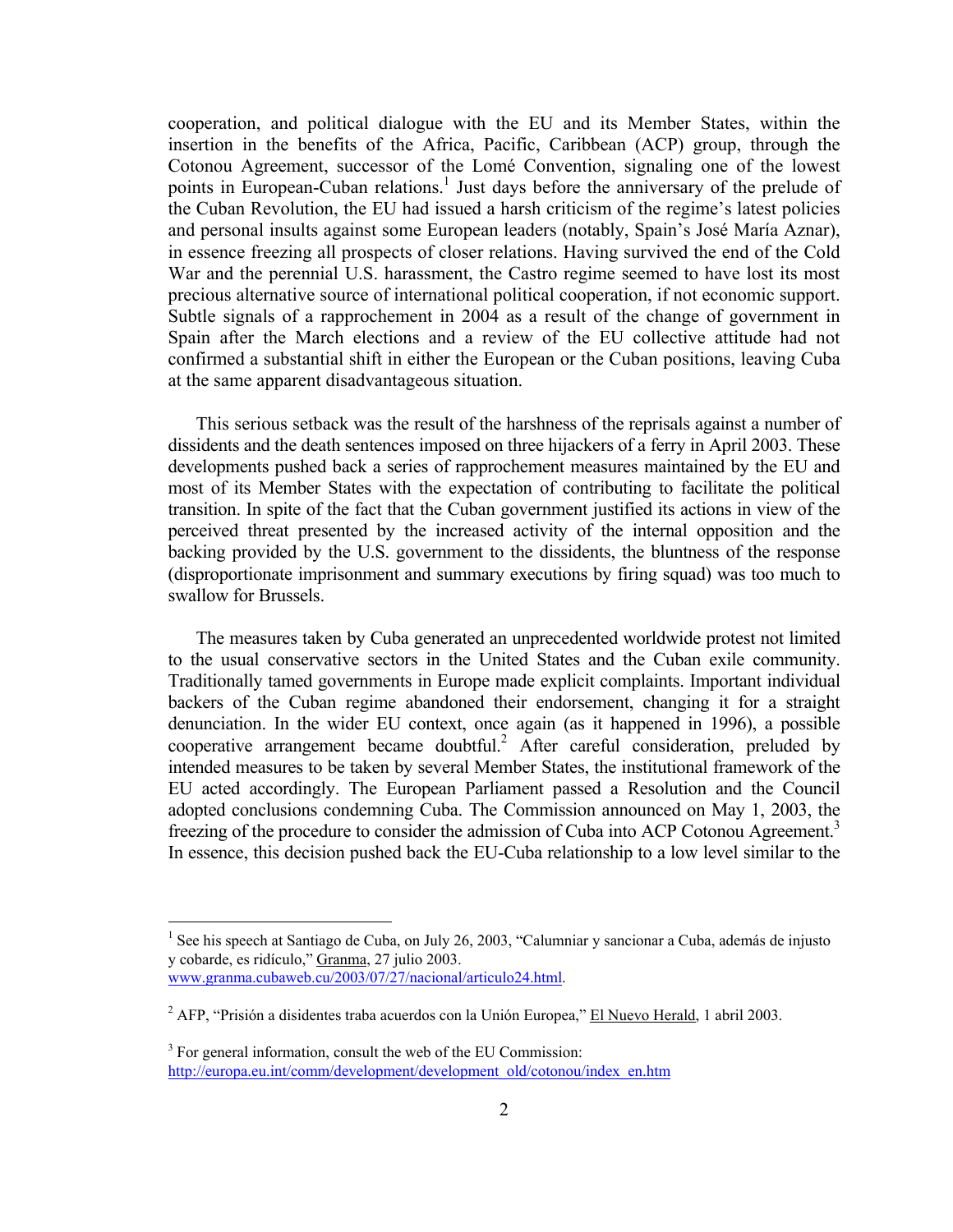one existing in 1996 when the EU voted a Common Position  $(CP)^4$  conditioning a full European cooperation package to reforms to be taken by the Cuban regime.<sup>5</sup> This time it was not the Cuban regime's withdraw of the application process, as it did in 2000, but the EU's decision not to continue with the negotiations. As expected, however, Cuba decided to withdraw again its application in order to avoid an embarrassing rejection. From a dubious attitude and the absence of a clear single policy on Cuba, now the EU appeared to have confirmed an effective common policy.

 On June 5, the Presidency of the EU (held by Greece) issued an unprecedented blistering declaration on Cuba's "deplorable actions" in "violating fundamental freedoms", demanding the immediate release of "all political prisoners," and calling on EU Member States to limit high-level government visits to Cuba, to reduce the profile of participation in cultural events, and to invite dissidents at national day celebrations. $6$  On July 21, the EU Council of Foreign Affairs issued a conclusion using some of the crudest terms labeling Cuba's latest actions, confirming the previously announced sanctions of mostly political nature.<sup>7</sup> The EU demanded the release of political prisoners, denounced the manipulation of an anti-drug trafficking campaign for internal repression, condemned Cuba's demonstrations against European embassies, and expected a new attitude of the Cuban government, conditioning all future assistance to political and economic reforms.<sup>8</sup> In sum, from a policy of persuasion, the EU had expressed first frustration in expecting signs of reform from Cuba, and finally issued unequivocal signs of irritation.<sup>9</sup>

<sup>&</sup>lt;sup>4</sup> Common Position of December 2, 1996, defined by the Council on the basis of Article J.2 of the Treaty on the European Union on Cuba. Official Journal No. L 322 , 12/12/1996, p. 1.

<sup>&</sup>lt;sup>5</sup> For a review of these events, see my book entitled Cuba, the United States and the Helms-Burton Doctrine: International Reactions (Gainesville, FL: University Press of Florida, 2000).

<sup>6</sup> Declaration, Presidency of the European Union, June 5, 2003. Reuters, "La UE impondrá sanciones diplomáticas a Cuba, June 5, 2003; AFP, "Silencio oficial y satisfacción en disidencia tras medidas de UE contra Cuba," June 5, 2003; Nancy San Martín, "EU set to review relations with Cuba," The Miami Herald, June 6, 2003; Gabriel Cañas, "La UE adopta sanciones diplomáticas contra Cuba," El País, 6 junio 2003; Enrique Serbeto, "La UE reduce al mínimo sus relaciones con Cuba en respuesta a la ola represiva," ABC, 6 junio 2003.

<sup>&</sup>lt;sup>7</sup> EFE, "Europa prepara su crítica más dura contra Castro," El Nuevo Herald, 12 julio; AFP, "EU to launch new attack on Cuba," July 17, 2003.

<sup>&</sup>lt;sup>8</sup> See my commentaries: "Triste aniversario del Moncada," La Opinión de Los Angeles, 22 julio 2003 (www.laopinion.com/editorial.artopinion.htm.html?rkey=003072213501613982); and "Cuba: un trist aniversari," Avui, 25 juliol 2003 (www.avui.es/avui/diari/03/jul/25/100125.htm); "De Bruselas al Moncada", La Clave (Madrid); El Nuevo Herald, 1 agosto 2003 www.miami.com/mld/elnuevo/news/opinion/6429749.htm

<sup>&</sup>lt;sup>9</sup> See my commentary: "Unión Europea-Cuba: de la frustración a la irritación," La Opinión de Los Angeles, 20 mayo 2003; "La Unión Europea ante Cuba," El Nuevo Herald, 13 mayo 2003.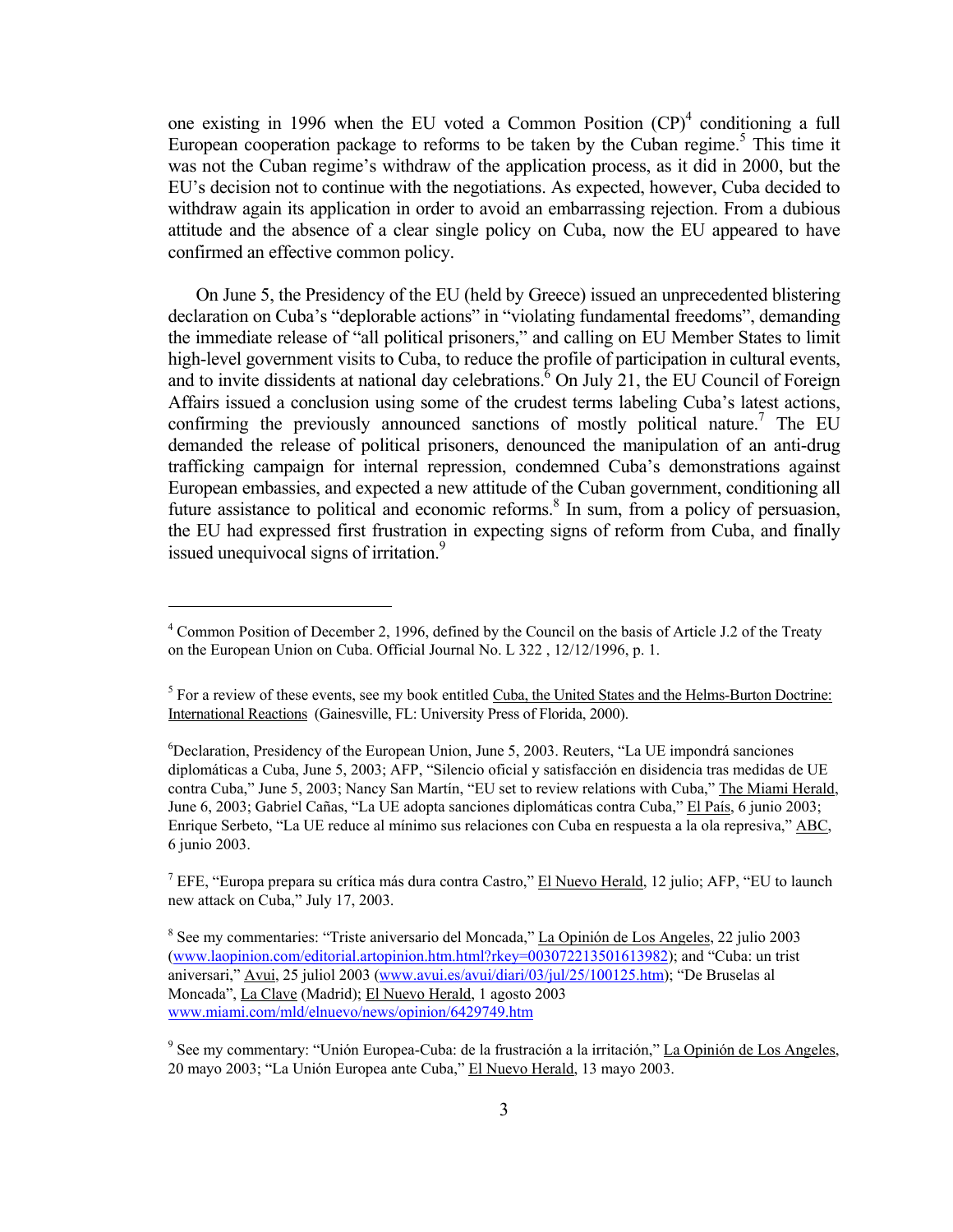Cuba's policy towards the EU was seen as one bound to rejection and confrontation. Taking into account that Europe never accepted the terms of the U.S. embargo against Havana, the new landscape left European observers and leaders scratching their heads trying to find a logical explanation. In any event, since the end of the Cold War, this panorama has to be placed within a wider triangular backdrop on both sides of the Atlantic. The official European attitude towards Cuba and its problems with the United States can be illustrated by three fragments of three distinct declarations of the European Union: (1) "The European Union condemns the repeated violations of human rights in Cuba, in particular in the political field. The EU believes that the U.S. trade embargo against Cuba is primarily a matter that has to be resolved bilaterally."<sup>10</sup> (2) "The U.S. has enacted laws that purport to regulate activities of persons under the jurisdiction of the Member States of the European Union; this extra-territorial application violates international law and has adverse effects on the interests of the European Union."<sup>11</sup> And (3) "If Cuba wishes to receive a favorable treatment through a cooperation agreement, it must show progress in the democratic process." $^{12}$ 

 In mid 2004, with no improvements in sight, the EU confirmed its attitude towards Cuba with an evaluation of the Common Position. The Council reiterated that the objectives of the EU remained "the encouragement of a process of peaceful transition to a pluralist democracy and respect for human rights and fundamental freedoms". Moreover, the Council noted "the disappointing lack of progress by the Cuban government towards the realization of the aims of the Common Position", and "expressed serious concern at the ongoing largescale violation of human rights in Cuba", condemned the new trials of April and May 2004, and the continuing detention of a large number of prisoners of conscience, and regretted the imposition of new restrictions on private enterprise. At the same time, the EU continued to reject "all unilateral measures against Cuba which are contrary to commonly accepted rules of international trade", in a clear reference to the U.S.-sponsored actions. In sum, as a result of the lack of progress, the EU measures adopted in 2003 would be maintained, including the invitations issued to members of the opposition to national day celebrations, a source of confrontation with the Cuban government.<sup>13</sup>

### **Reviewing a Failed Policy**

 $\overline{a}$ 

With the second part of 2003 confirming the trend of the stormy EU-Cuba relationship, most of 2004 presented the expected combined scenario, composed of the continuation of the stalemate, a repeat of personal verbal confrontations between leaders and formal

<sup>&</sup>lt;sup>10</sup> European Union, Explanation of Vote, United Nations General Assembly, New York, October 26, 1994.

<sup>&</sup>lt;sup>11</sup> European Council Regulation, November 1996.

<sup>&</sup>lt;sup>12</sup> European Council Common Position, 1996.

<sup>&</sup>lt;sup>13</sup>Council of the European Union. Evaluation of the Common Position, 14 June 2004.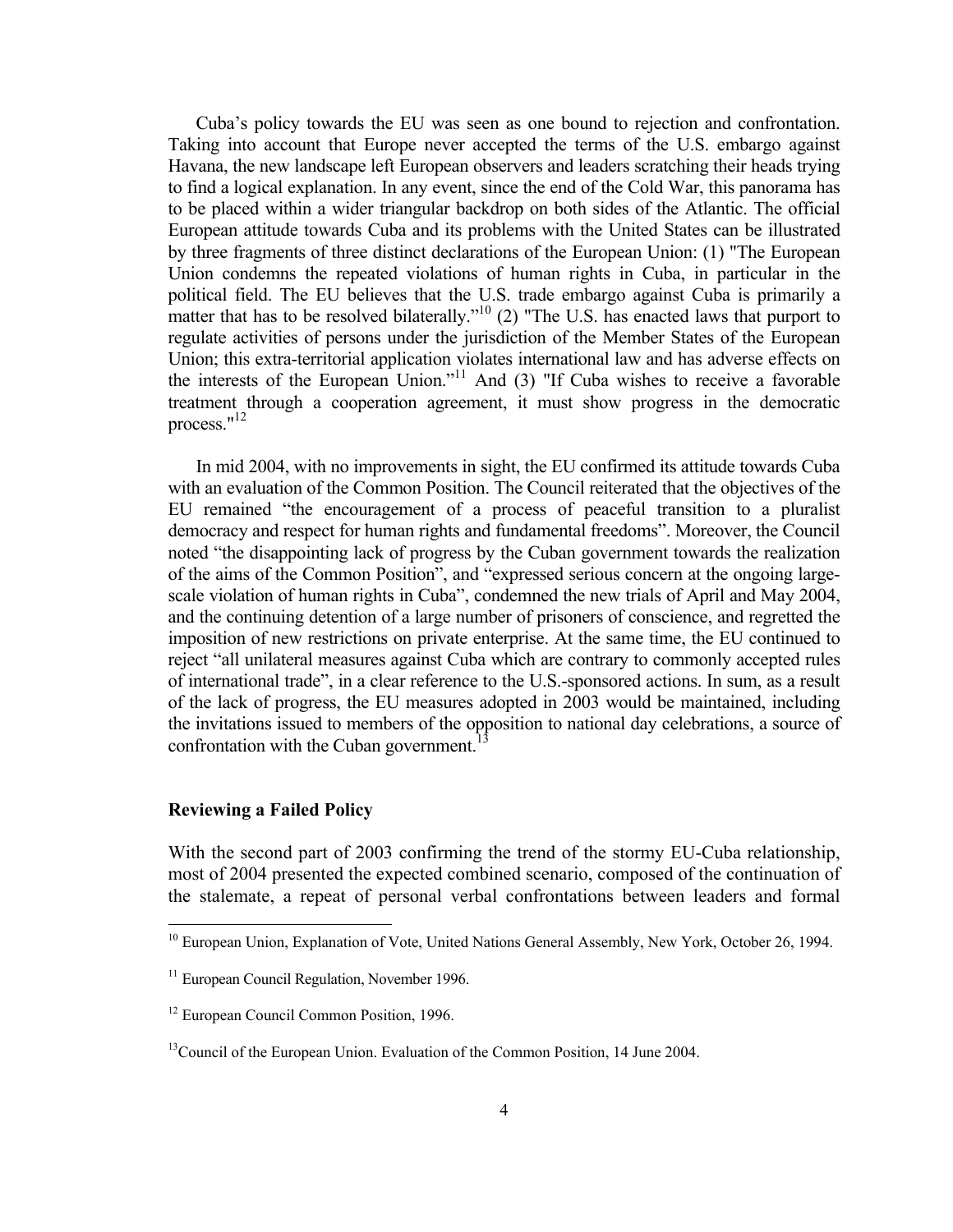officials, a subtle expectation for an improvement over the friction, and the confirmation of the terms of the Common Position in mid 2004. While the annual UN gathering of its Human Rights Commission in Geneva harvested the usual harvesting of an admonition imposed on Cuba with the explicit endorsing record of all EU Member States, the EU did not see any reason to discontinue the conditions of the Common Position, with the result that the Cuban government reiterated its rejection for a change in the treatment of dissidents $14$ 

On the Spanish front, the clash between Castro and Aznar continued even after the Spanish Prime Minister left power after the dramatic loss of his party in March 2004 in the aftermath of the Madrid terrorist attacks. Reacting against Aznar's speech to the U.S. Congress, Castro called him a "repugnant character", a "Mussolini-like acolyte", and a "go between for Bush", as a retribution for labeling the Cuban regime as "a historical anomaly".<sup>15</sup> Resisting a fading away from the public limelight, Aznar again reappeared as the target for the Cuban animosity when he acted as a major participant in conferences and symposia held in Madrid and Prague in support of Cuban dissidents.16 Under the expectations of reaping the benefits, Castro publicly welcomed the election of PSOE candidate José Luis Rodríguez Zapatero as new Prime Minister of Spain. Considering the disastrous state of political relations between the two countries, any sign of a mild improvement, as well as a customary succession of diplomatic staff (such is the case of the new Spanish ambassador Carlos Alonso Zaldívar), was received with anticipation.<sup>17</sup> At the same time, economic interests renewed their critical view of the embargo measures imposed by the U.S. government, combined with the discouraging and confusing policies implemented by the Aznar governments, advocating a more practical attitude towards investments in Cuba, in the eve of an expected political transition.<sup>18</sup> This apparent new

<sup>14</sup> Agence France Press, "candente polémica con la Unión Europea," El Nuevo Herald, 9 febrero 2004; EFE, "La UE renueva las sanciones," El Nuevo Herald, 15 junio 2004; EFE, "Lage lanza ataque a la UE", El Nuevo Herald, 24 junio 2004; Mauricio Vicent, "Cuba no alterará su política", El País, 18 enero 2004.

<sup>&</sup>lt;sup>15</sup>The Miami Herald, Feb. 8, 2004; Mauricio Vicent, "Castro califica a Aznar de 'personaje repugnante' y 'celestina' de Bush," El País, 8 febrero 2004.

<sup>&</sup>lt;sup>16</sup> Karel Janicek, "Spain's ex-leader blasts Castro," The Miami Herald, September 18, 2004; EFE, "Manifiesto pide a Castro liberación de presos de conciencia," Diario las Américas, 17 septiembre 2004; Pablo Alfonso, "Plan de apoyo a la libertad de Cuba," El Nuevo Herald, 19 septiembre 2004; Carlos Alberto Montaner, "Praga y el problema cubano," El Nuevo Herald, 19 septiembre 2004; Ariel Ramos, "Cumbre mundial en Praga apoyará oposición en Cuba," Diario las Américas, 16 septiembre 2004.

<sup>&</sup>lt;sup>17</sup> EFE, "Gobierno español está 'abierto' a normalizar relaciones con Cuba," Diario las Américas, 3 agosto 2004; AFP, "España quiere restablecer 'relaciones de amistad y cooperación con Cuba," Diario las Américas, 27 junio 2004; EFE, "Presenta sus carta credenciales el nuevo embajador español", El Nuevo Herald, 17 septiembre 2004; EFE, "Cuba y España buscan nuevas vias de cooperación en enseñanza superior," Diario las Américas, 21 abril 2004.

<sup>&</sup>lt;sup>18</sup> Aurelio Pedroso, EFE, "España mueva ficha", La Vanguardia, 28 junio 2004.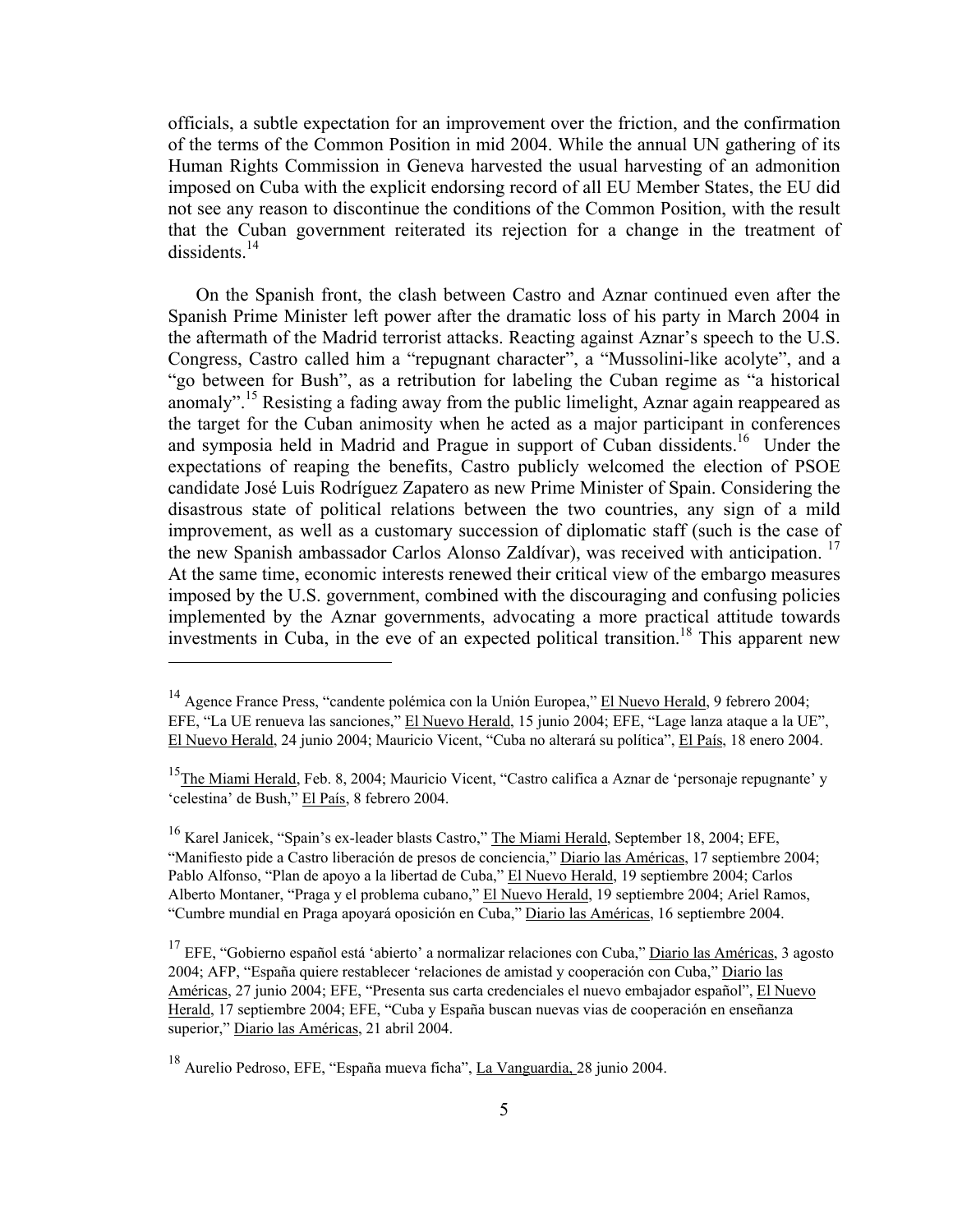trend was highlighted by the announcement of the prospective work done by the Spanish oil conglomerate REPSOL in Cuban waters.<sup>19</sup>

In this setting, the EU contextual dimension once again revealed the customary and expected Spanish protagonist role. While the new Madrid administration confirmed Spain's commitment to the protection of human rights and the endorsement of measures contributing to the future democratization of Cuba, the government apparently began to lead an effort to review the terms of the EU Common Position and specific measures regarding the Cuban dissidents. In more concrete details, Madrid and Brussels had been asking for a while if the measures implemented in regard to the invitations of dissidents to official functions had delivered in fact the expected results. In fact, this part of the policy was not fully enforced since only 11 of the 25 Member States actually invited dissidents to official functions. Moreover, based on the conclusion that the Cuban regime had not changed its policy and actually had elected a more isolated stance, and taking into account the degree of distance and lack of direct communication with the high levels of the Cuban government, a revision of the conditions was in order when national interests are at stake.<sup>20</sup>

However, judging from experience, any drastic or noticeable change in a EU policy was going to need some time to be in place and then subsequently implemented.<sup>21</sup> The transition process in the EU institutions, while facing the twin challenges posed by the approval and ratification of the new Constitution and enlargement (with the incorporation of formerly Soviet-dominated countries), was also going to contribute to a slow down of a rapprochement process. The outcome of the U.S. presidential election had certainly added an additional dimension to what might be a new European position towards Cuba. This entire complex combined panorama coalesced in making a rushed and noticeable change in the collective EU policy a doubtful process.

This fragile situation explains in part the hesitation and contradictory announcements around the most polemic and conflict-prone of the measures the EU crafted in 2003 as a reprisal for the Cuban government's harsh actions against the dissidents. In spite of the fact that 7 of the 75 dissidents jailed had been recently released, the Cuban government had maintained a hard line attitude towards the overall dissident movement. Meanwhile, the whole EU diplomatic corps has found all lines of communication towards the high levels of the Castro regime cut.

<sup>&</sup>lt;sup>19</sup> Mauricio Vicent, "¿Petróleo en Cuba? Caliente, caliente." El País, 4 julio 2004.

<sup>&</sup>lt;sup>20</sup> VNA, "Spain, Cuba ties improved, says Spanish diplomat", September 28, 2004; Reuters, "Spain says Cuba ties on road to normality", September 24, 2004; El Nuevo Herald, "Zapatero, Castro y la Unión Europea; 24 setiembre 2004; El Universal (Mexico), "La Unión Europea invita a Cuba al diálogo politico", 6 octubre 2004.

<sup>&</sup>lt;sup>21</sup> Fernando García, "España defiende una reducción de las sanciones de la UE a Cuba," La Vanguardia, 19 julio 2004.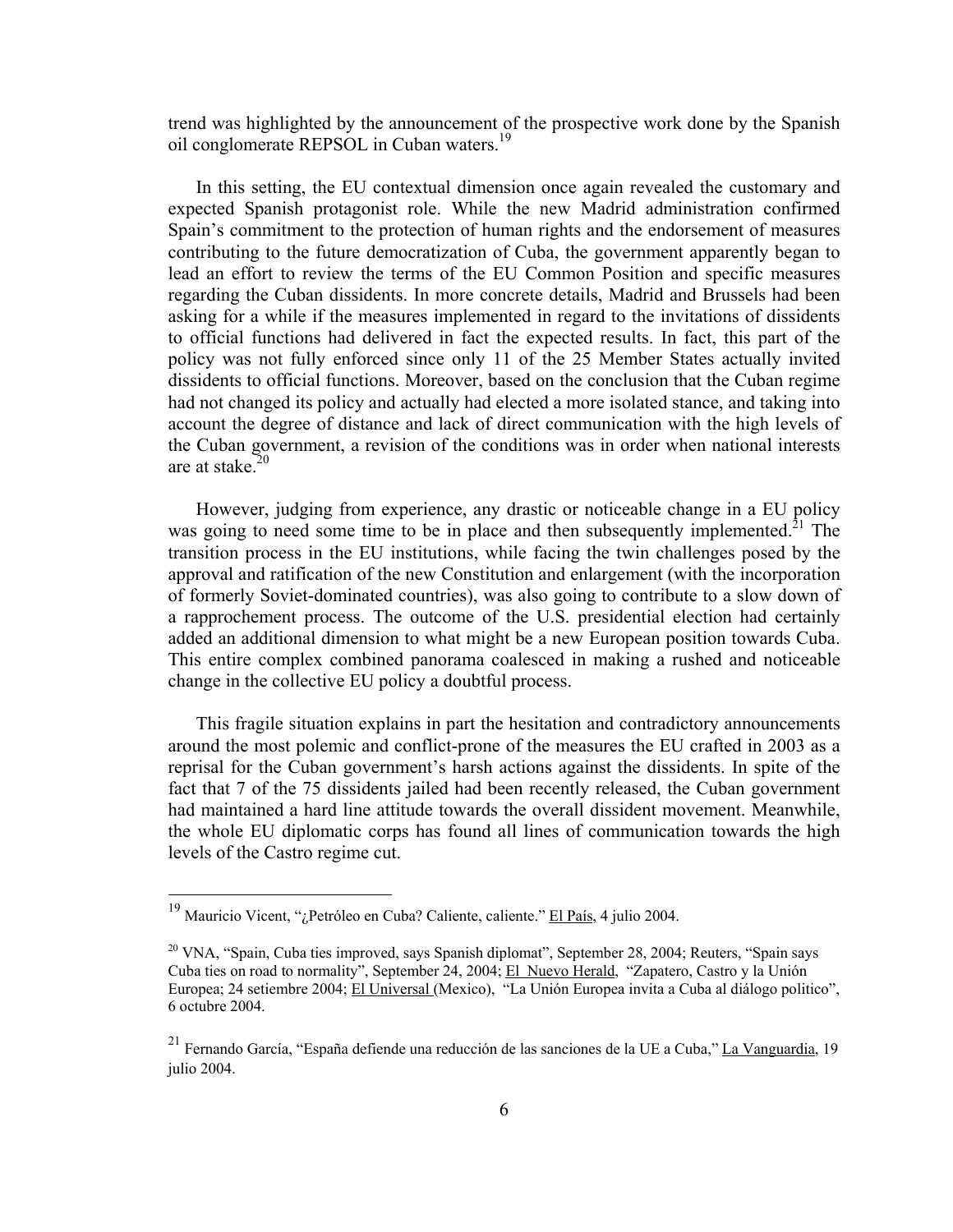Then the date of the 12 of October was approaching and the test for the Spanish government had to be faced.<sup>22</sup> If the Spanish embassy wanted to show a shift in policy attitude, it would have to violate the agreement made into law as measures to be implemented under the umbrella of the Common Position. By not inviting the dissidents, the Spanish government would drastically lead the dismantling of the thorny policy so detested by the Castro government. This dilemma developed amidst a climate of media pressure, leaks of the projected shift in policy, and direct questioning of the Spanish leadership that made EU and Spanish officials extremely uncomfortable.<sup>23</sup> At the end, in view that the Cuban government was not to release the new expected number of important dissidents as a notable gesture, the Spanish embassy decided to honor the policy, and finally invited the dissidents. However, the tone and the content of the speech offered by the Spanish ambassador was interpreted by the political opposition in Cuba as an announcement of the end of an arrangement that has not, to date, delivered the expected results.<sup>24</sup>

What was destined to be a fractious semi permanent situation, a sort of continuation of the status quo, was further exacerbated by the arrival of Jorge Moragas, a PP deputy, in Havana, accompanied by two members of the Netherlands Parliament, and two representatives of European NGOs. Detained at the airport, the three were summarily placed on an Air France return flight, with no chances of meeting with dissidents, and offering their support. The Cuban government claimed that the Europeans came on tourist visas but publicly announced the main political purpose of their trip, labeling Moragas as "an enemy of the Cuban Revolution"<sup>25</sup>. He had recently traveled incognito to

 $\overline{a}$ 

<sup>&</sup>lt;sup>22</sup> Hermann Tertsch, "Sajarov en Cuba," El País, 12 octubre 2004; Oswaldo Payá, "Declaración sobre la UE y Cuba", El País. 7 octubre 2004; Mauricio Vicent, "La Embajada de España en Cuba invita a los disidentes," El País, 9 octubre 2004; Encuentro (Madrid) - Elizardo Sánchez: 'Cuba se está convirtiendo en un arma arrojadiza entre los partidos españoles' " Octubre 11, 2004.

<sup>&</sup>lt;sup>23</sup> AF, "Piden a Europa más firmeza", <u>El Nuevo Herald</u>, 7 octubre 2004; Carlos Alberto Montaner, "La peligrosa debilidad de Zapatero," El Nuevo Herald, 7 octubre 2004; ; Juan Abreu, "Moratinos", Diario las Américas, 10 octubre 2004.

<sup>&</sup>lt;sup>24</sup> Anthony Boadle, Reuters, "Spain bashes EU-Cuba policy", October, 2004; EFE, "Spain invites Cuban dissidents to embassy for National Day fete", October, 11, 2004; EFE, "Discrepancias entre disidencia por política española hacia Cuba", October 12, 2004; Vanessa Arrington, AP, "Spain wants to lead change in European Union policy toward Cuba, ambassador says", October 12, 2004; EFE, "España aspira liderar cambio "insatisfactoria" situación UE-Cuba", October 12, 2004; El Mundo, "La disidencia cubana, molesta", 13 octubre 2004; Wilfredo Cancio, "Embajador español desconcierta a disidentes," El Nuevo Herald, 14 octubre 2004; Mar Marín, EFE, "España invitó a disidentes", Diario las Américas, 14 octubre 2004; AFP, "Pide el PP a Moratinos que pida perdón", Diario las Américas, 16 octubre 2004 ; Vladimiro Roca, "De La Habana a Madrid", El Nuevo Herald, 16 octubre 2004; "AFP, "España defiende el cambio de política hacia Cuba," El Nuevo Herald, 16 octubre 2004.; Joaquim Ibarz, "La nueva politica española de impulso al diálogo con Cuba enoja a los disidentes," La Vanguardia, 14 octubre 2004; Joaquim Ibarz, "Amargura de la disencia cubana con España," La Vanguardia, 13 octubre 2004; Almudena Martínez-Fornés, "Vladimiro Roca" 'En España, hasta ETA es recibida con gusto en la Embajada cubana," ABC, 17 octubre 2004;

<sup>25</sup> Comunicado del Ministerio de Relaciones Exteriores de Cuba, La Habana, 16 octubre 2004.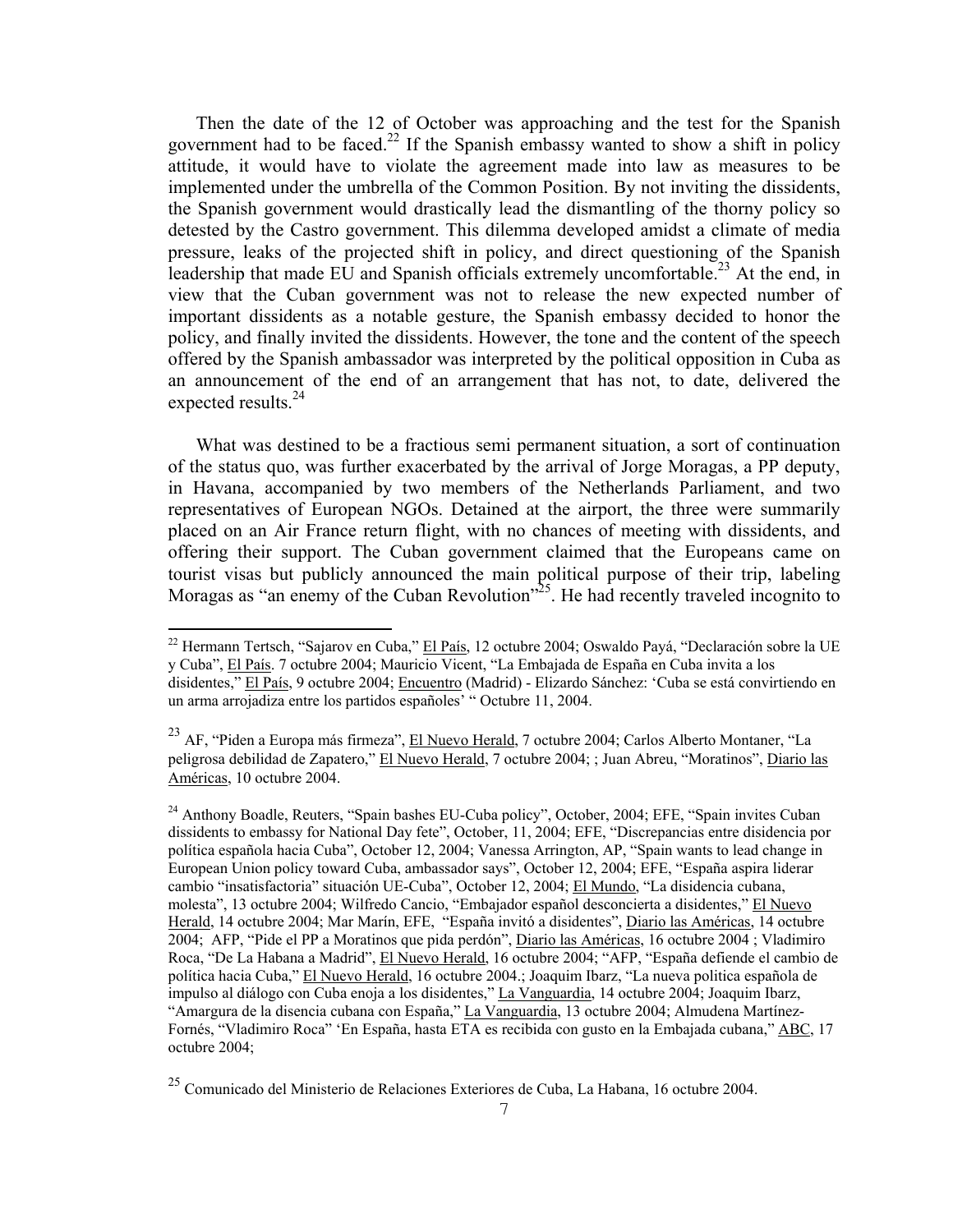Havana to personally deliver to Owaldo Payá the EU Parliament Sajarov Prize that the dissident leader had actually been already given in an official ceremony held in Strasbourg<sup>26</sup>. He was warned that this procedure was a provocation and that he had exhausted the patience of the Cuban government. Apparently, Moragas had planned his trip in the expectation that the Spanish embassy would decide not to invite the dissidents to the October 12 reception. In view of the late decision, he nonetheless confirmed the original. $27$ 

The Spanish Ministry of Foreign Affairs then summoned the Cuban ambassador to protest for the expulsion of the Spanish parliamentarian, while the Dutch government demanded an apology. The PSOE and the PP entangled themselves in a verbal confrontation, the conservatives blaming the government for the fiasco, and the socialists considering the PP deputy activities as an attempt to derail Spain's foreign policy. In more concrete terms, the spokesman's office of the Prime Minister admonished the PP opposition for not acting "responsibly", using in turn a "parallel diplomacy geared to torpedo the government's actions".28 The bulk of the Spanish press censored the decision made by the Cuban government, casting serious doubts regarding the future evolution of the Castro regime, and any expectations of reforms.

The overall result of the twin sets of actions (reception at the Spanish embassy and the Havana airport incident) was that the prospects of a revision of the EU Common Position measures were cloudier than ever.<sup>29</sup> Conscious of this fact, the Spanish government confirmed its commitment of channeling any intention of change in the Cuba policy through the institutional framework of the EU. At the same time, Madrid stated in clear terms that any change in Spain's policy towards Cuba would have to be preceded by "significant steps" taken by the Castro government "indicating to be interested in a political opening".<sup>30</sup> Simultaneously, the Spanish Ministry of Foreign Affairs proceeded with its standing plans of recommending the inclusion of Cuba in the Cotonou

<sup>&</sup>lt;sup>26</sup> José Ignacio Rasco, "Entrega clandestina en La Habana del Premio Sajarov a Payá," <u>Diario las</u> Américas, 8 octubre 2004.

<sup>&</sup>lt;sup>27</sup> Peru Egurbide, "La 'guerra' de Cuba", El País, 24 octubre 2004.

 $28$  Spokesman's office declarations (October 19, 2004).

 $^{29}$  EFE, "El PSOE acusa al diputado Moragas de 'torpedear' con su expulsión el diálogo de la UE y Cuba," El Mundo, 17 octubre 2004; Europa Press, "El gobierno pide explicaciones a Cuba", La Vanguardia, 16 octubre 2004; La Vanguardia, 17 octubre 2004; AFP, "El ministro holandés de Exteriores, indignado por la expulsion," El Mundo, 16 octubre 2004; EFE, "Pide una rectificación del embajador español", El Mundo, 15 octubre 2004; El Mundo, "Prohiben entrar a un diputado del PP", 16 octubre 2002; L.A., "Castro "agradece" a Zapatero su vuelta al diálogo," ABC, 17 octubre 2004; Ignacio Camacho, "Más se pierde en Cuba," 17 octubre 2004; J.L. Lorente, "Moragas arremete contra el embajador", ABC, 17 octubre 2004' ; Ignacio Serbeto, "La 'indignación' de Holanda aborta, por ahora, el cambio de la UE hacia Cuba que pide el PSOE", ABC, 17 octubre 2004.

 $30$  From declarations issued by the spokesman's office of the Spanish Prime Minister (October 18-19, 2004).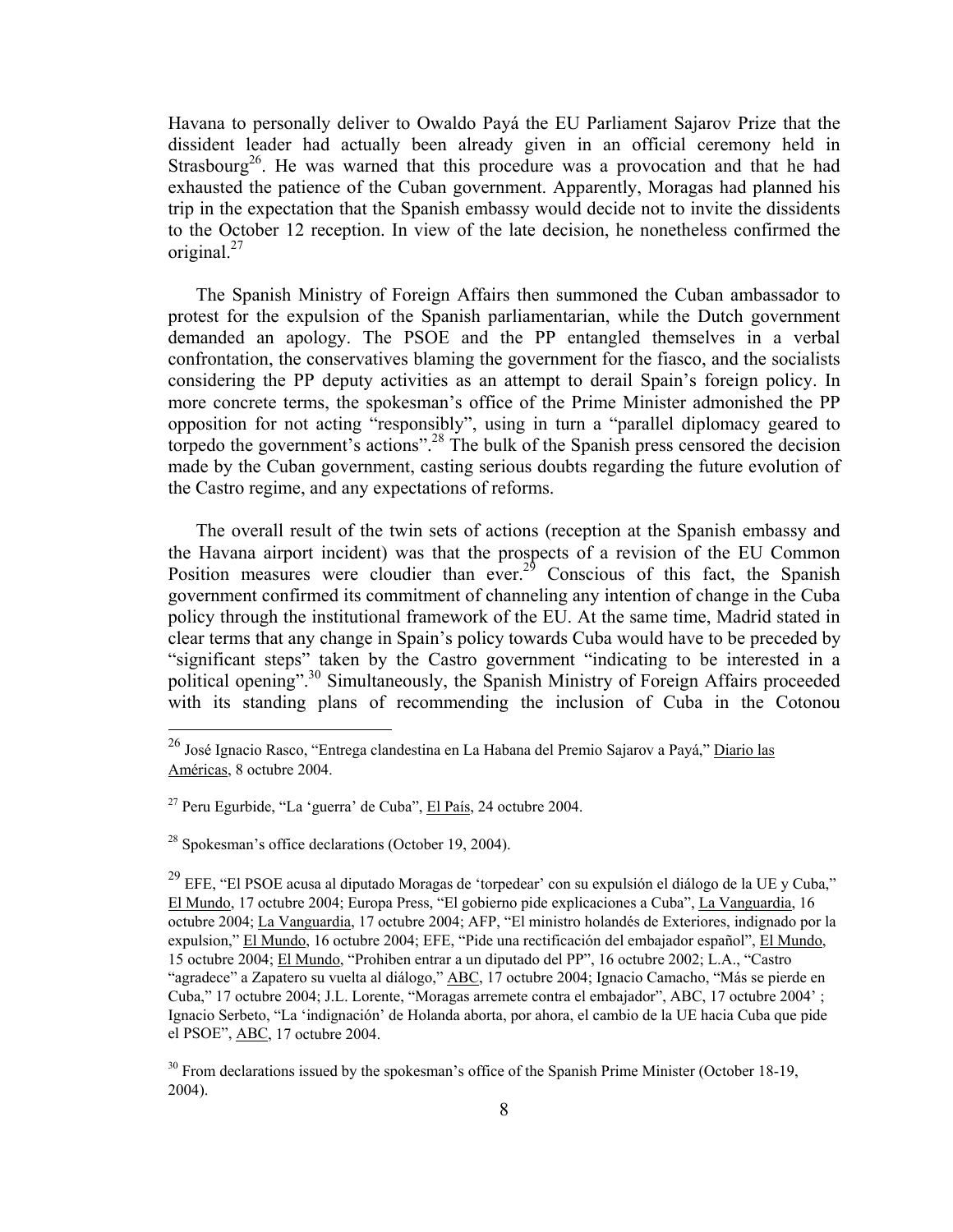Agreement, alleging that the country would be better anchored in the ACP setting "than in a non-negotiated, unilateral common policy". At the same time the Latin American Committee of the EU Council had instructed the EU ambassadors in Havana to draft a report on the Cuban situation to serve as a base for the revision of the Common Position. $31$ 

In this uncertain and confrontational setting, on October 20, after the closing of his speech given at the site of the Che Guevara Mausoleum in the city of Santa Clara, Fidel Castro took a misstep, slipped and fell, fracturing his left knee and suffering a bone fissure in his arm.32 Reassuring the audience while sitting on chair that he was basically fine,<sup>33</sup> he was rushed to Havana where he went through a skilful surgical operation, which he himself described in a personal written report.<sup>34</sup> Speculation in Cuba<sup>35</sup>, the exile community,<sup>36</sup> the U.S. government (reacting with sarcasm, duly protested by the Cuban diplomats)<sup>37</sup> and overseas took a high degree or urgency, in view of his age (78) and the fact that two years ago he fainted of heat exhaustion and rumors are that he suffers from several undisclosed illnesses. The Spanish press of all political leanings used the opportunity to confirm its generally critical attitude towards the immobility of the Cuban regime, making the accidental fall of Castro a metaphor of another hypothetical 'fall' in the near future.<sup>38</sup> In only an isolated case, the vice-president of the European Commission, Loyola de Palacio, issued a polemical off-the-record remark "wishing Castro to be dead", a commentary received by criticism in the media<sup>39</sup>. In any event, the fact that he will have to go through a long period of movement rehabilitation will make

<sup>33</sup> Granma, "Estoy entero", 21 octubre.

 $\overline{a}$ 

<sup>34</sup> EFE, "Fidel Castro es intervenido durante tres horas", El País, 22 octubre; Granma, "Carta de Fidel", 22 octubre 2004.

<sup>35</sup> Eduardo Yero, EFE, "Castro: estoy entero", Diario las Américas, 22 octubre; Nancy san Martín, "Fallout from the fall, " The Miami Herald, October 22.

36 Rui Ferreira, "Conmociona a Miami la caída de Castro", El Nuevo Herald, 22 octubre; Randy Nieves Ruiz, "Miami especula", Diario las Américas, 22 octubre;

<sup>37</sup> M.V. "Washington ironiza sobre el incidente", El País, 22 octubre; AFP, "Cuba: US immoral for reaction to Castro fall," October 22, 2004.

38 El País, "La caída de Castro", editorial, 22 octubre; Roger Jiménez, "La caída de Fidel", La Vanguardia, 22 octubre.

<sup>39</sup> DPA, "EU vice-president wishes for Castro's death," October 22; Europa Press, "Todos esperamos que Castro se muera cuanto antes," El Mundo, 21 octubre; EU Business, "EU plays down comments eyeing Castro's death," 22 october.

<sup>&</sup>lt;sup>31</sup> El Mundo, 19 octubre 2004; EU Business, "EU should relaunch Cotonou", 22 October.

<sup>32</sup> EFE, "Castro se fractura una rodilla y 'probablemente' un brazo tras caerse en un mitin", El País, 21 octubre 2004; Mauricio Vicent, "Castro sufre fractura de rodilla," El País, 22 octubre; Granma, "Nota informative, 21 octubre; Andrea Rodríguez, AP, "Castro se cae y se golpea," El Nuevo Herald, 21 octubre.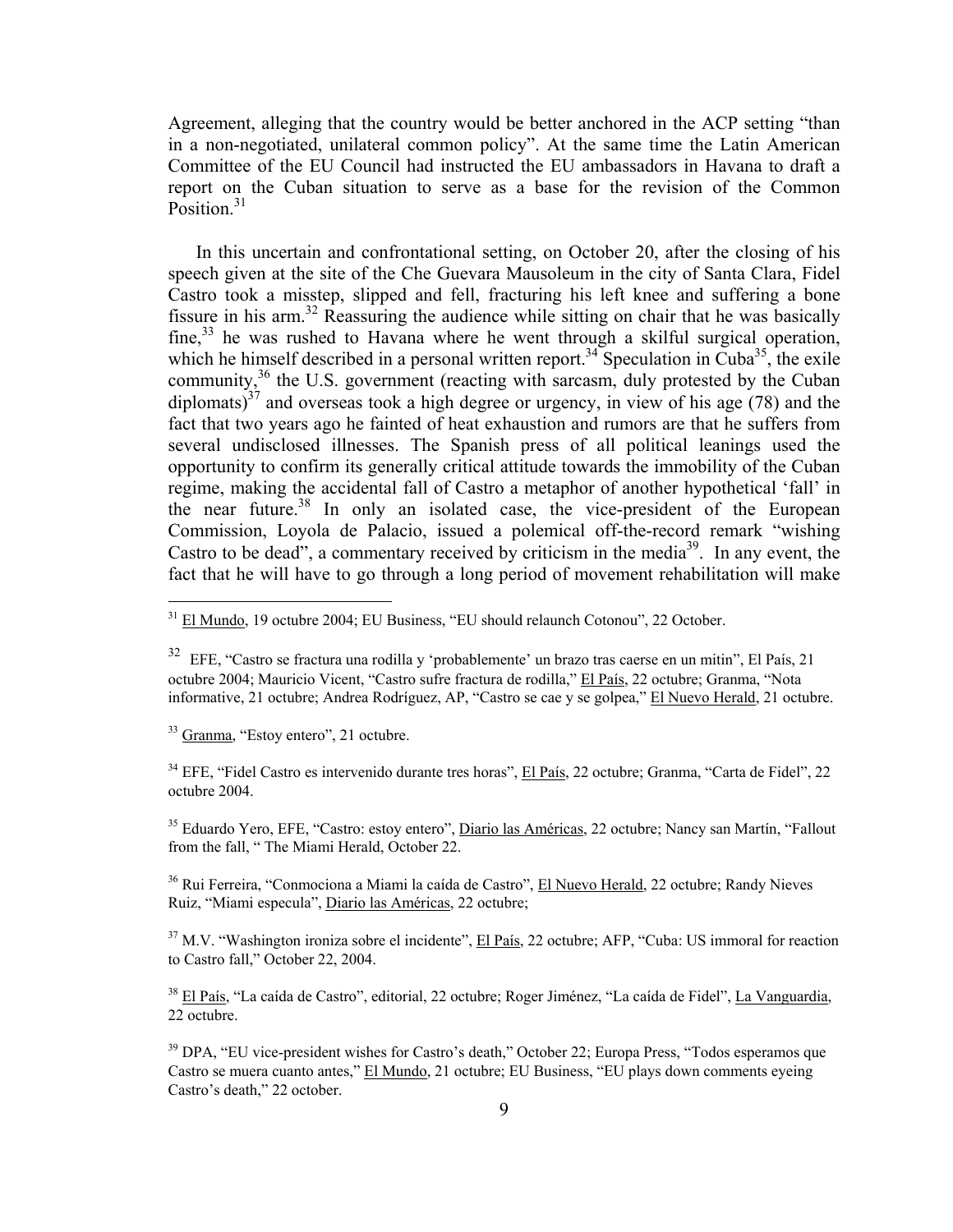his public appearances rare. While in this physical state, all bets are off as to how many of the urgent political measures will be delegated and what kind of action enemies and oppositors will elect to take.

Before this incident, an assessment balance of the results of the verbal confrontations and frustrated changes in the EU policy towards Cuba reveals a paradoxical picture, which was ironically expected according to a seasoned point of observation. On the one hand, the winner once more had been the Cuban government, who was first selfportrayed as the victim of the EU measures, depicted as neo-imperialist, at the level of the historical demands made by the United States. On the other hand, the hard line attitude of the Cuban government is the root for the timely opportunistic move made by the representatives of the PP, inserted at the worst moment for the ambivalent, controversial, and risky testing of the waters made by the Spanish government. The tentative looser was the Spanish socialist government for choosing such a risky portion of foreign policy to draw a demarking line in Latin America from the previous policy of the Aznar-led PP. Avoided at all costs during the previous PSOE mandate (1982-1996), the Cuban issue has been inserted as a "domestic" topic in the foreign agenda. The novelty now is that a confrontation between the PSOE and the PP over Cuba is doubly installed with the backdrop of the sensitive conflict of Iraq, with the attention span of strategic thinkers more preoccupied with solving the Middle East crisis simultaneously with the U.S. election process. Seasoned cynics also would point out that the "12 of October" crisis seems to be of the same category in the U.S.-Cuba relationship, as other numerous occasions when a relatively calm period is succeeded by a tumultuous incident provoked by one of the sides.

The global picture of EU-Cuba relations also reminds observers that the profile of confrontation is still ostensibly verbal, disproportionate with a certain normalcy in bilateral trade and humanitarian assistance relations. Certain inertia and a business as usual mode has presided the investment and tourism sector, subject only to merely the laws of economics and the limitations of the Cuban market and political system. Cynics will notice that while the most spectacular verbal conflicts were taking place, with Prime Minister Aznar as a favorite target, the same economic sectors that have been the main social backing of the PP mandate have been at the front of the pressure not to discontinue the investment and business relationship with  $Cuba<sup>40</sup>$  This became evident when the Helms-Burton scandal exploded and the EU simultaneously took a hard-line attitude in the eve of the Brothers to the Rescue massacre in 1996. Business lobbies and trade interests pressured the Aznar government for a return to a certain degree of normalcy. This same sector has been a primary source which questions the effectiveness of the EU's measures, resulting in a climate of uncertainty and lack of communication. It is doubtful that this kind of social and economic pressure will disappear, as well as the historical linkage between Spain and Cuba that makes drastic confrontations and strangeness between the two peoples, regardless of the nature of the corresponding regimes, a collateral damage that calls for reflections and rapprochement.

<sup>&</sup>lt;sup>40</sup> EFE, "Sol Meliá investirá 41,6 millones de euros en hotel de lujo en Cuba," Diario las Américas, 5 octubre 2004.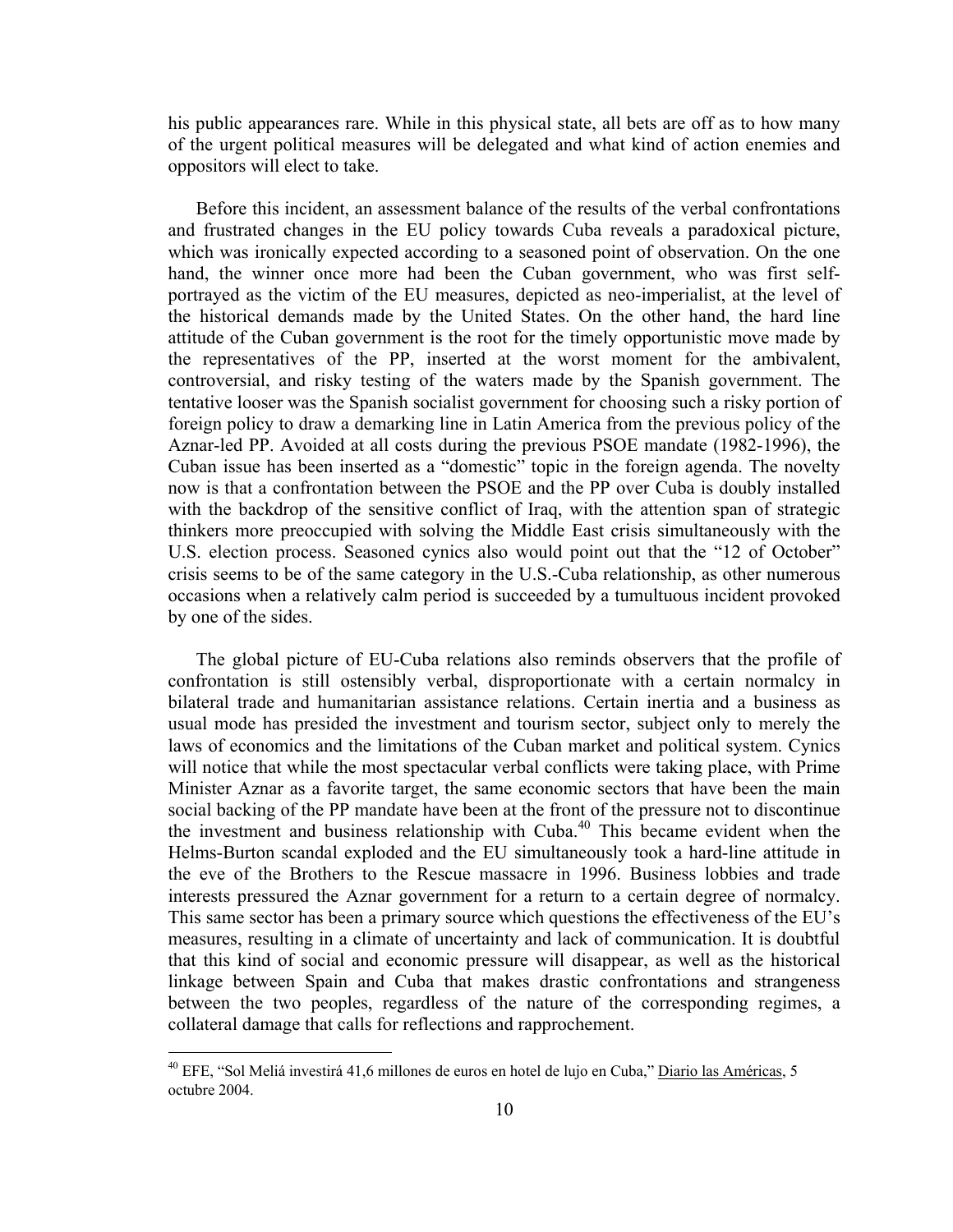## **Conclusion**

As we have seen, the balance sheet of the experience of the Cuba-European Union relations shows a mixed picture. It is composed of a coherent script of EU measures intended in the first place to maintain the communication lines open, and secondly to contribute to facilitating the conditions for a sort of "soft landing" in the terrain of democracy and market economy in the event of a peaceful transition. This strategy has not come free of charge, as demonstrated by the persistent negative vote on Cuba in the UN Commission for Human Rights, and the maintenance of the Common Position imposed in 1996 conditioning any special cooperation and aid package to the implementation of political reforms.

This institutional framework contrasts, on the one hand, with the apparently uncoordinated policies of the Member States which trade and invest in Cuba according to their individual interests. This has made the Common Position "neither common, nor a policy," in the words of sarcastic EU insiders.<sup>41</sup> On the other hand, the EU collective strategy still contrasts with the U.S. policy of confrontations and harassment. While the United States has been pursuing a path composed of the embargo and extraterritorial laws such as Helms-Burton, the EU has opted for a "constructive engagement". While the European pattern has been geared toward preparing for the transition, the United States policy has concentrated on regime change.<sup>42</sup> Both, however, share one dimension in common – Cuba's policy has not changed or reformed according to the expected results. The European strategy can be labeled at its initial stages after the end of the Cold War as one based on good intentions and reasonable (if not high) expectations. But at the end of any serious attempt to condition an offer of a special status in the EU structure (bilateral agreement, Lomé, Cotonou), the result has been a high degree of frustration.

For European views, Castro's priorities place a conditioned relationship with the EU at a lower level than the urgency to maintain a line of internal discipline. At the end of the day, EU's favors are "demasiado fastidio para tan poca plata" [too big of a nuisance for so little money]. The soft power exerted by the EU and some influential Member States in other settings has apparently not succeeded in seducing the Cuban regime. Moreover, the confrontation with the United States is considered by the Cuban regime as the ultimate raison d'être to justify the continuation of the system and the refusal to modify it, or even less to change it. This ever-present theme has been obsessively inserted in all communications and declarations of the Cuban government when dealing in public

<u>.</u>

<sup>&</sup>lt;sup>41</sup> From EU Commission and Council sources.

<sup>&</sup>lt;sup>42</sup> For a review of the U.S. policy towards Cuba since the end of the Cold War, see Thomas Morley and Chris McGillion, Unfinished Business: America and Cuba after the Cold War, 1989-2001 (NY: Cambridge University Press, 2002).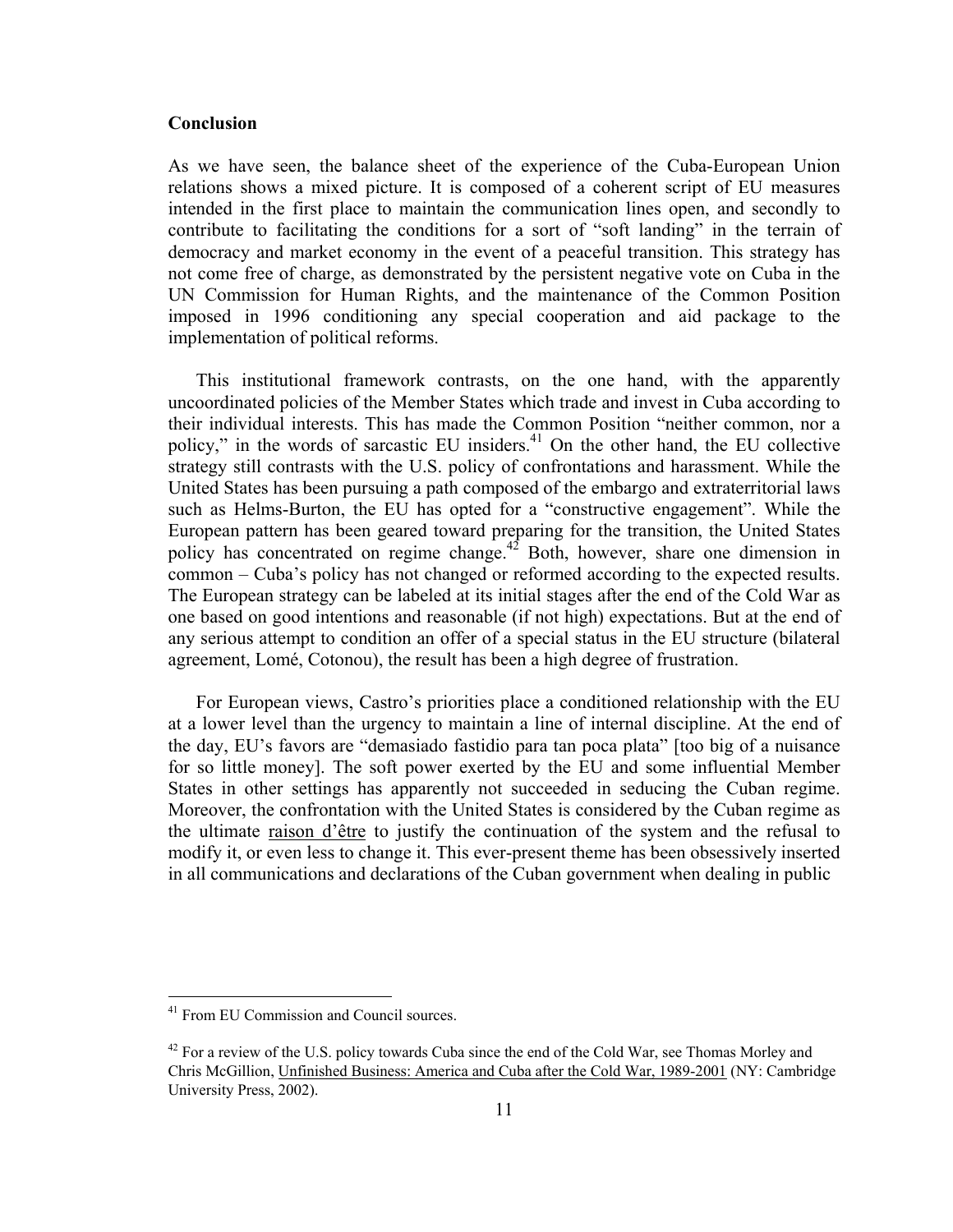and in private with EU officials. Cuba has consistently claimed an alleged "aggressive," "subversive," irresponsible", and "provocative," behavior of U.S. officials in Havana supporting "mercenaries, created, organized, trained and financed"<sup>43</sup> by Washington.

Questioning the policy of opposing this pattern, or espousing similar pressure measures in reforming Cuba's policies, equals to collaboration. Rejecting pressure and conditions, as the Castro's speech of July 26, 2003, explicitly decreed, has resulted in making any formal cooperation agreement and ACP benefits virtually impossible to obtain. It remains to be seen if new carrot-like proposals emanating from Brussels and Madrid will in the near future deliver substantial results. Evidence shows that the Cuban regime values the confrontation with the EU more than the benefits of a cooperation agreement.

The insertion of Cuban affairs in the domestic arena of Spanish politics, while the EU is in transition, will only contribute to make the EU-Cuba relationship an even murkier scene.<sup>44</sup> It is extremely doubtful that this deterioration will benefit the fragile and shaky situation of the dissent movement, worried of a negative fall out derived from the internal quarrel between the Spanish government and the opposition. In consequence, the most prudent and effective approach for the EU Member States to take, in expectation of contributing to a peaceful scenario dominating the political transition, is to resort to a behind-the-scene diplomatic policy, distanced from the headline-grabbing incidents that ultimately only produce a hard-line attitude in Havana.

Among the alternative paths is the substitution of a policy based solely on delivering gestures and symbolic moves, for a cohesive, comprehensive, and multilateral approach, heavily anchored on a solid legislation of conditioning developing assistance and closer political linkages to the respect of human rights. This real Common Position would be very difficult to be manipulated and exploited by the Cuban government and domestic interests in Europe. This new scenario would mean the disappearance of a fragile relationship presided by embassy invasion crisis, cocktail wars, personal insults, demeaning references to historical dates, violations of diplomatic traditions, and mass demonstrations led by high government officials. In all, taking into account that certain economic and tourist activities have been proceeding steadily, subject to all limitations derived from the nature of the Cuban regime and world trends, the most sensible way to maintain the communication lines open is the lessening of the sources of friction and obstacles to keep European and Cuban governments in minimum contact and linkages between the respective civil societies increased, in expectation of important political changes to come.

<sup>&</sup>lt;sup>43</sup> Terms used by Cuba's Foreign Minister Pérez Roque in letter addressed to EU Commissioner Poul Nielson, May 23, 2003, in answering his letter of concern dated April 22.

<sup>44</sup> See my analysis: "Confrontación, irritación y desilusión: Balance de las relaciones entre la Unión Europea y Cuba", Correo (Bilbao), 21 octubre 2004, distributed by Inter Press Service IPS).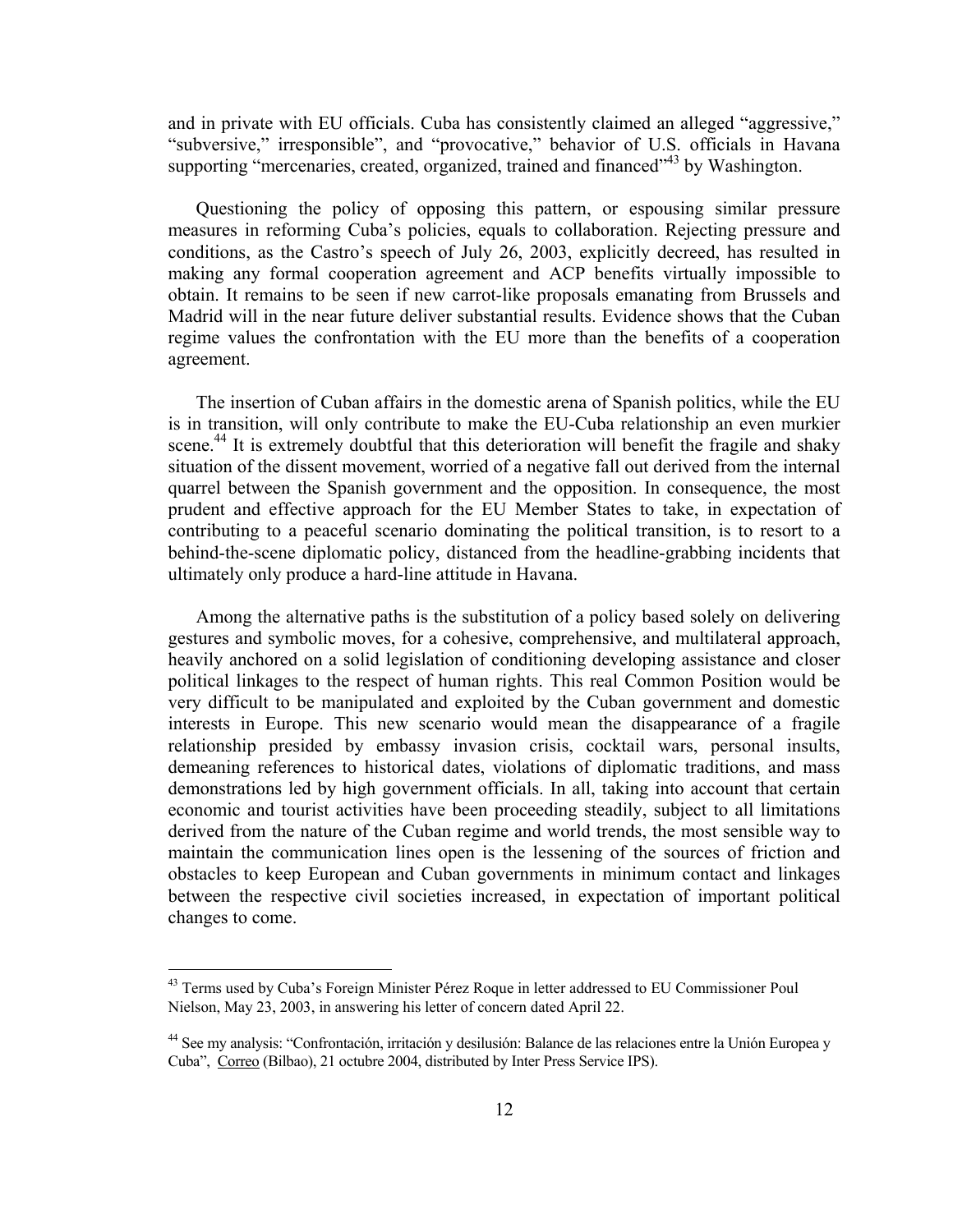In the strict Spanish setting, any effective policy with a substantial prospect of success will only be feasible if taken by a solid national consensus (a política de estado, in the Spanish political terminology) between the two main political parties.<sup>45</sup> Both will have to renounce what is termed as "guerrilla" tactics with short-term gains in sight. In the wider EU context, a more complex reevaluation will eventually have to take into account that the conditions placed on a cooperation agreement with Cuba will contrast with an obvious soft attitude towards regimes in Africa, the Middle East and Asia (most scandalously China) with worse human rights records that the Cuban dictatorship. If this contradictory picture is then compared with the wide array of national policies and arrangements with Cuba maintained by the different Member States, then the global panorama becomes even more confusing and a favorite target for manipulation and opportunistic moves. For the sake of contributing to a peaceful and effective transition in Cuba, this current contradictory approach has to be avoided and replaced by a new vision. The problem is that few statesmen, in dangerous and uncertain times, residing in executive positions, seem to have the magical formula.

The accident suffered by Castro in Santa Clara inserts an additional ingredient of uncertainty that will make the implementation of risky measures in Madrid and Brussels even more difficult.<sup>46</sup> The most sensible approach seems to be a wait-and-see attitude. Taking into account that in normal circumstances, aggravated by the diplomatic incident in the Havana airport, a wrong turn could have serious consequences, with the Cuban leader partially handicapped, speculation is doubly problematic. In any case, a period of Castro's convalescence does not seem to be the best moment for drastic changes. However, in the event that Brussels makes an innovative offer to Cuba and then there are some signs of a substantial change in Havana, observers would then interpret that Castro is not in full control and that the moderates have taken charge of the situation, something that the regime will try to masquerade. An even harder attitude from the Cuban government towards the EU would confirm that the situation remains the same and that there is no hope of any reformatting of the relationship with Castro in power. The first news following the surgical operation seemed to be in this direction, confirming his wish to remain at the helm<sup>47</sup>. In view of this, the EU and Spain (with an expected consensus of the Spanish PP opposition) will probably move with extreme caution, something that the Cuban regime will certainly have to appreciate. An opposite behavior by any actor in Europe (especially the PP, with its leadership divided on this issue) will convert the

1

<sup>45</sup> El País (editorial), "Repensando Cuba", 18 octubre 2004.

<sup>&</sup>lt;sup>46</sup> See my commentary: "Fidel Castro: Consecuencia de una caída", La Opinión de los Angeles, 24 octubre 2004. http://www.laopinion.com/comentarios/?rkey=00041022171959542314 distributed by Inter Press Service (IPS) and available at the web of Nueva Mayoría (Buenos Aires) http://www.nuevamayoria.com/ES/

<sup>&</sup>lt;sup>47</sup> AP, "Castro says he stayed in charge", The New York Times, October 23, 2004; Nancy San Martín, "Recuperating Castro expected to maintain political power," The Miami Herald, October 23; Nancy San Martín, "Castro se aferra al poder", El Nuevo Herald, 23 octubre.